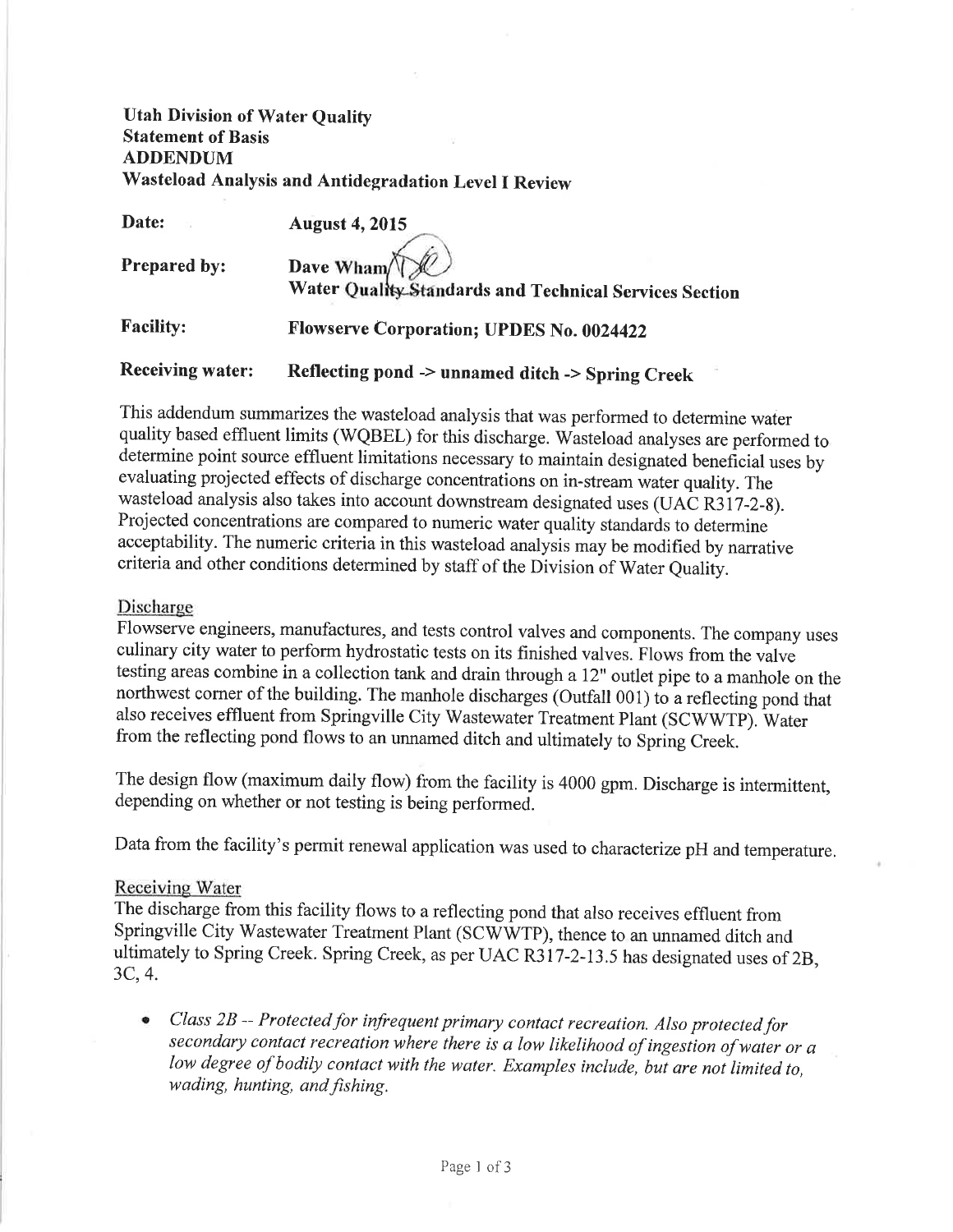- Class 3C -- Protected for nongame fish and other aquatic life, including the necessary aquatic organisms in their food chain.
- $\bullet$  Class 4 -- Protected for agricultural uses including irrigation of crops and stock watering.

Typically, the critical flow for the wasteload analysis is considered the lowest stream flow for seven consecutive days with a ten year return frequency (7Q10). Due to a lack of flow records at this site, complicated hydrology (discharge to a small pond which flows to a constructed ditch ditch prior to entering Spring Creek) this wasteload makes the conservative assumption of a 7Ql0 flow equal to zero. As a result, end-of pipe limits equal the water quality standards.

### Mixing Zone

The maximum allowable mixing zone is 15 minutes of travel time for acute conditions, not to exceed 50% of stream width, and 2,500 feet for chronic conditions, per UAC R317-2-5. In this case, because the background flow is assumed to be zero, no mixing was considered.

### Parameters of Concern

Due to the nature of the discharge (flow-through culinary water for valve testing) the discharge was determined to have negligible potential to add pollutants to the receiving water with the possible exception of oil and grease. No additional parameters of concern were identified in consultation with the permit writer.

## Antidegradation Level I Review

The objective of the Level I ADR is to ensure the protection of existing uses, defined as the beneficial uses attained in the receiving water on or after November 28,1975. No evidence is known that the existing uses deviate from the designated beneficial uses for the receiving water. Therefore, the beneficial uses will be protected if the discharge remains below the WQBELs presented in this wasteload ( in this case, the water quality standards.

An Anti-degradation Level II review is not required since 1) the water quality of the receiving water wili not be lowered by the proposed activity and,2) the UPDES permit is being renewed and the proposed effluent concentration value and pollutant loading is equal to or less than the existing effluent concentrations value and pollutant loading). [R317-2-3.5b.1]

#### TMDL

Spring Creek is listed as impaired for total ammonia (Class 38 use) on the 2014 303(d) list. Utah Lake is listed as impaired for total dissolved solids (Class 4 use) total phosphorous (Class 3B use) and PCBs in fish tissue (Class 3B use) on the  $2014303(d)$  list. The receiving waters do not have approved TMDLs for any of these constituents.

#### WET Limits

The percent of effluent in the receiving water in a fully mixed condition, and acute and chronic dilution in a not fully mixed condition are calculated in the WLA in order to generate WET limits.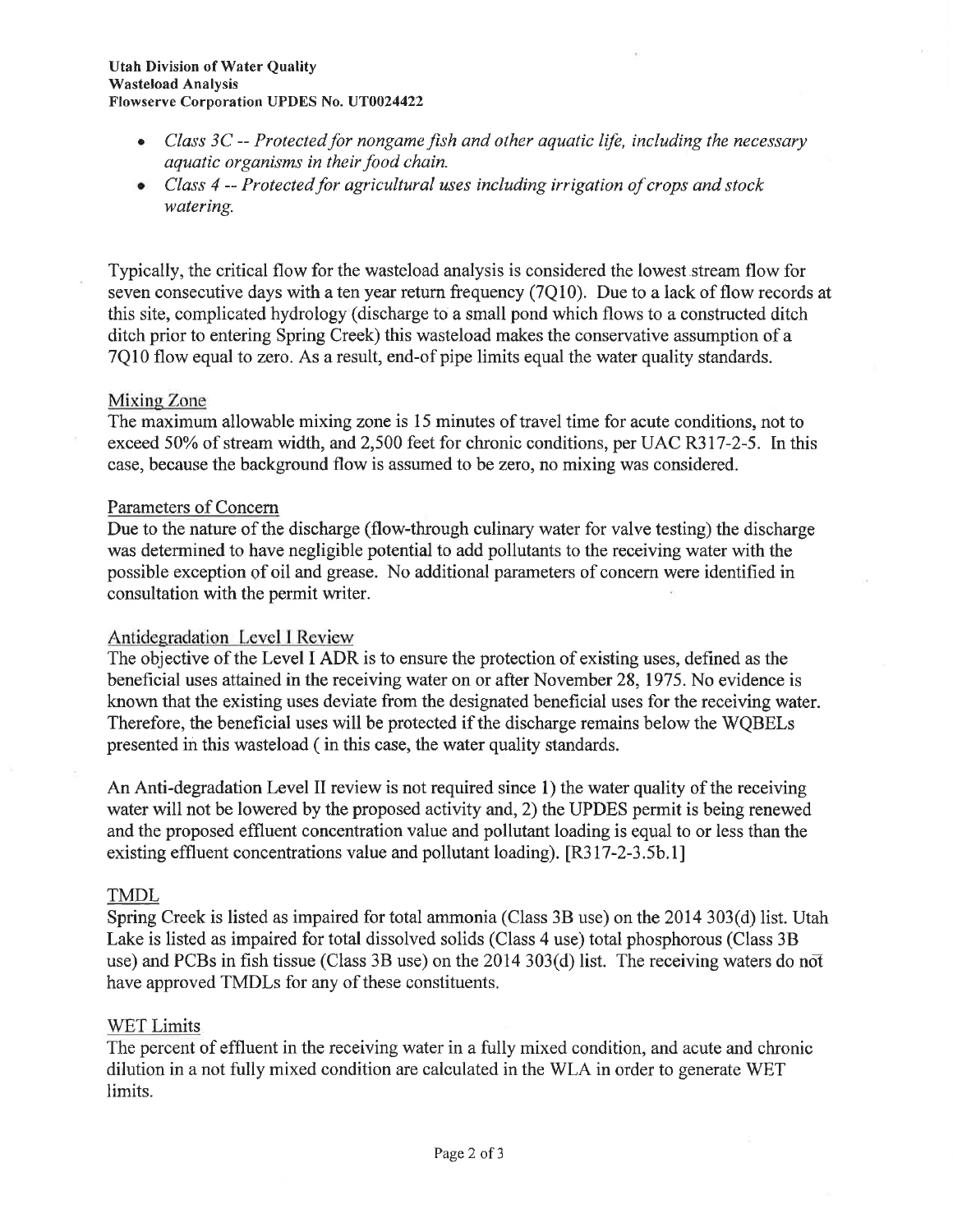#### Utah Division of Water Quality Wasteload Analysis Flowserve Corporation UPDES No. UT0024422

The  $LC_{50}$  (lethal concentration, 50%) percent effluent for acute toxicity and the  $IC_{25}$  (inhibition concentration, 25%) percent effluent for chronic toxicity, as determined by the WET test, needs to be below the WET limits, as determined by the WLA. In this case, there is no dilution, and the percent effluent is assumed as 100%.

The WET limit for  $LC_{50}$  is typically 100% effluent and does not need to be determined by the WLA.

Prepared by: David Wham Standards and Technical Services Section